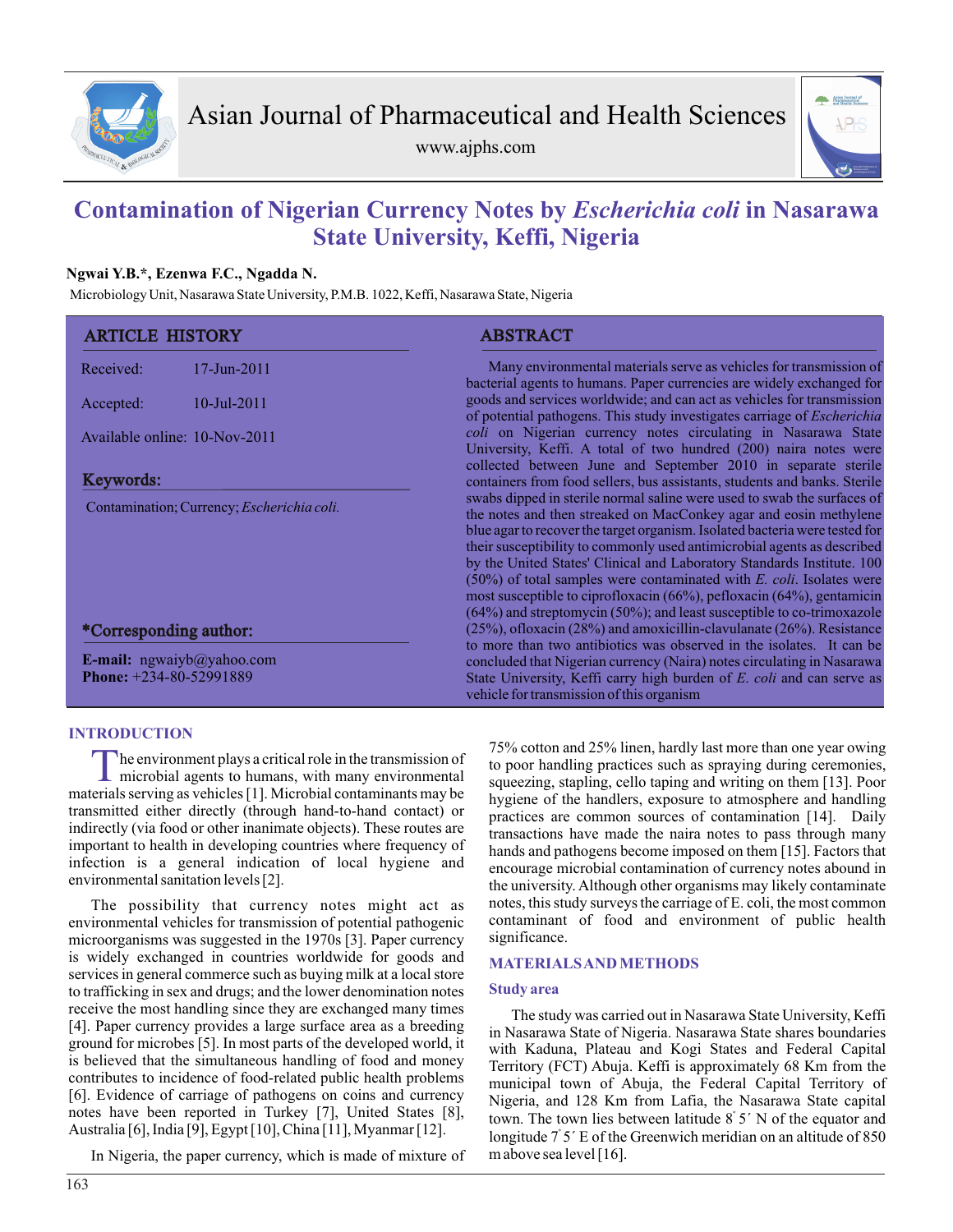Atotal of two hundred notes consisting of twenty five samples of each of ₦5, ₦10, ₦20, ₦50, ₦100, ₦200, ₦500 and ₦1000 denominations were collected in Nasarawa State University, Keffi from food sellers, bus assistants, students and banks. The collection was made by hands covered with sterile hand glove into sterile polythene bags according to their denominations and physical conditions, and conveyed to laboratory for analysis. The naira notes were in various physical conditions namely: mint, clean or dirty/mutilated. The term "mint" refers to notes that have been newly or recently produced and obtained from banks; and were included as 'controls'. "Dirty/mutilated" notes are those that either were not clearly more than one half of the original note or were in such condition that the value was questionable or were damaged, soiled or held together with bits of sticky tape.

#### **Isolation and identification of** *E***.** *coli***from samples**

Each currency note was swabbed using swab stick soaked in sterile normal saline (0.85% NaCl in water). The swab was streaked and incubated at 37°C for 18 h on MacConkey agar (MAC: Sigma-Aldrich Chemie GmbH, Germany). Pink (or red) colonies on MAC were then transferred to eosin methylene blue agar (EMB: BIOTEC Laboratories Ltd, Ipswich, UK) and incubated at  $37^{\circ}$ C for 18 h to differentiate *E*. *coli* (by its metallic sheen growth on EMB) from other lactose fermenters. Suspected *E*. *coli* colonies were further confirmed biochemically by "IMViC" (Indole, Methyl Red, Voges-Proskauer and Citrate) tests. Pink or red colonies that grow with metallic sheen on EMB and were indole-positive, methyl red-positive, Voges-Proskauer negative and citrate negative were taken as *E*. *coli*. Isolates were either used immediately or maintained on slants of nutrient agar (NA: Merck KGaA, Darmstadt, Germany) at 4ºC for future use. All chemicals used were from BDH Laboratory Supplies, Poole, England.

### **Antibiotic Susceptibility Testing**

Susceptibility testing of all isolates was carried out by disk diffusion technique in accordance with CLSI criteria [17] using Gram negative multo antibiotic discs (Abidec Company, England). The Gram negative discs contain the following antimicrobials and disc content (in µg): amoxicillin (30 µg),

sparfloxacin (10  $\mu$ g), gentamicin (10  $\mu$ g), pefloxacin (30  $\mu$ g), chloramphenicol (30 µg), streptomycin (10 µg), ciprofloxacin (10 µg), sulfamethoxazole/trimethoprim (30 µg), ofloxacin (10 µg) and amoxicillin/clavulanic acid (30 µg)*. Escherichia coli*  ATCC 25922 was used as an internal control.

#### **RESULTS**

## **Isolation rate of** *E***.** *coli*

The isolation rate of *E*. *coli*is as shown in Table 1. *E*. *coli* was isolated from all the notes denominations and more frequently  $(60\%)$  from  $\bigstar$ 200 notes.

**Table No.1:**Rate of isolation of *Escherichia coli*

| Naira notes<br>denomination | Number of<br>samples<br>examined | Number of<br>samples<br>positive | <b>Isolation</b><br>rate $\%$ |
|-----------------------------|----------------------------------|----------------------------------|-------------------------------|
| 5                           | 25                               | 12                               | 48                            |
| 10                          | 25                               | 14                               | 56                            |
| 20                          | 25                               | 10                               | 40                            |
| 50                          | 25                               | 13                               | 52                            |
| 100                         | 25                               | 11                               | 44                            |
| 200                         | 25                               | 15                               | 60                            |
| 500                         | 25                               | 13                               | 52                            |
| 1000                        | 25                               | 12                               | 48                            |
|                             | 200                              | 100                              | 50                            |

**Table No.2:** Distribution *Escherichia coli*isolated from Naira notes in relation to source

|                             | Number of<br>samples<br>examined |                                | <b>BA</b>                        |               | <b>ST</b>       | <b>FS</b>                                                                                |                 |               | <b>BK</b>       |
|-----------------------------|----------------------------------|--------------------------------|----------------------------------|---------------|-----------------|------------------------------------------------------------------------------------------|-----------------|---------------|-----------------|
| Naira notes<br>denomination |                                  | <b>Number</b><br><b>Tested</b> | <b>Number</b><br><b>Positive</b> | <b>Tested</b> | <b>Positive</b> | Number Number Number Number Number Number<br><b>Tested</b>                               | <b>Positive</b> | <b>Tested</b> | <b>Positive</b> |
| 5                           | 25                               | 6                              | $\overline{4}$                   | 6             | 4               |                                                                                          | 4               | 6             | $\theta$        |
| 10                          | 25                               | 6                              | 5                                | 7             | $\overline{4}$  | 6                                                                                        | 5               | 6             | $\theta$        |
| 20                          | 25                               | 6                              | $\overline{4}$                   | 7             | 3               | 6                                                                                        | 3               | 6             | $\Omega$        |
| 50                          | 25                               | 7                              | $\overline{4}$                   | 6             | $\overline{4}$  | 6                                                                                        | 5               | 6             | $\theta$        |
| 100                         | 25                               | 7                              | 5                                | 6             | $\overline{2}$  | 6                                                                                        | $\overline{4}$  | 6             | $\Omega$        |
| 200                         | 25                               | 6                              | 6                                | $\tau$        | 3               | 6                                                                                        | 6               | 6             | $\theta$        |
| 500                         | 25                               | 6                              | 5                                | 6             | 4               |                                                                                          | $\overline{4}$  | 6             | $\Omega$        |
| 1000                        | 25                               | $\overline{7}$                 | 5                                | 6             | 3               | 7<br>$R_A - R_{10}$ assistants: $ST - S_{t}$ dants: $FC - F_{00}$ sallers: $BK - R_{00}$ | $\overline{4}$  | 6             | $\theta$        |

 $BA = Bus$  assistants; ST = Students; FS = Food sellers; BK = Bank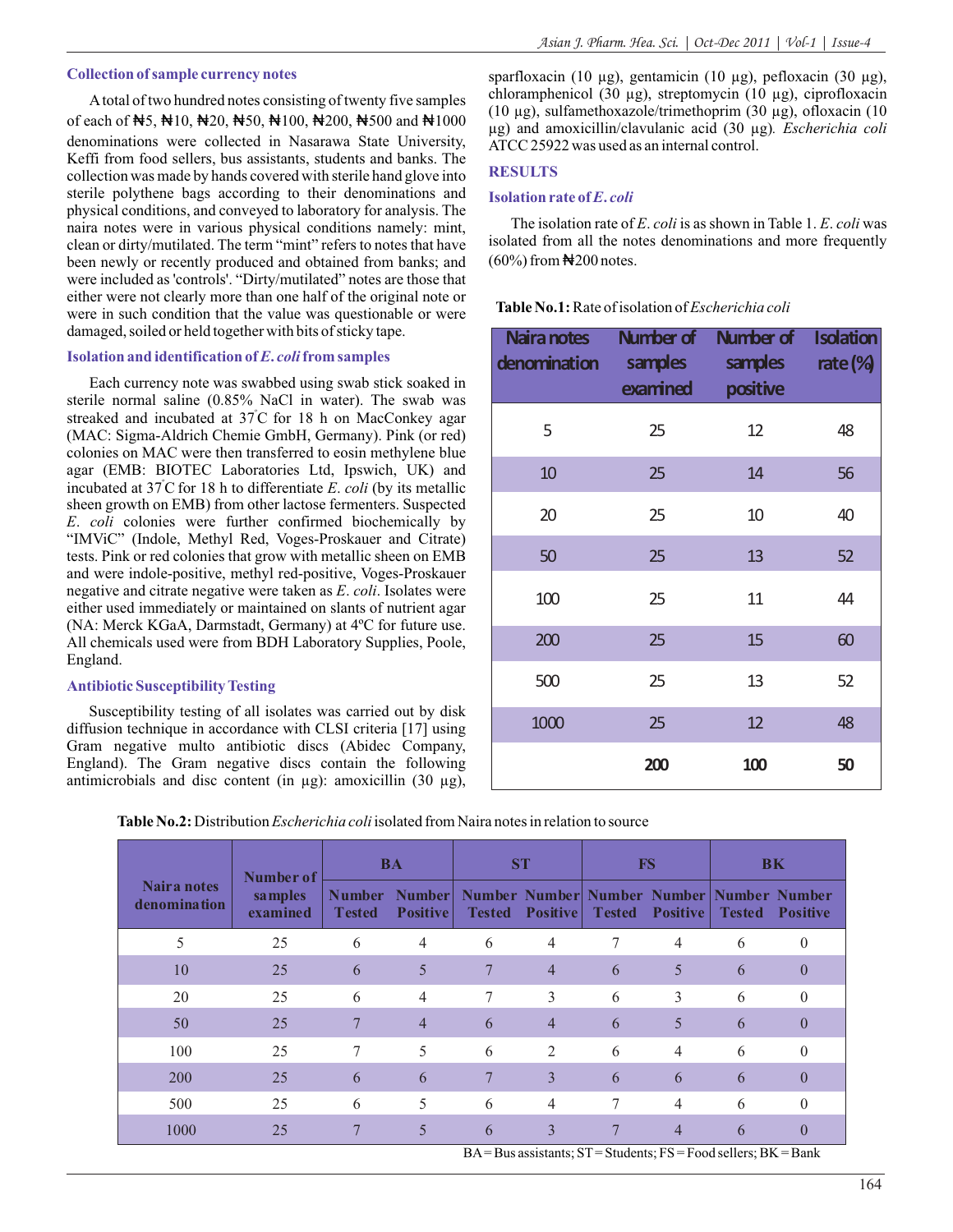#### **Distribution of isolates in relation to source of currency notes**

In relation to source of currency notes, the distribution of isolates is as given in Table 2. *E. coli* was isolated from all (except from Bank) sources with relatively same frequency.

## **Antibiotic Susceptibility of isolates**

The rate of susceptibility of the isolates to different antimicrobial agents is as shown in Table 3. The most active antimicrobials were ciprofloxacin (66%), pefloxacin (64%) and gentamicin (64%); and the least active was sulfamethoxazoletrimethoprim (25%)

**Table 3:**Rate of susceptibility to common antimicrobial agents of *Escherichia* isolated from Naira notes in Nasarawa State University Keffi, Nigeria

| <b>Antimicrobial agents</b>             | <b>Disc Content</b><br>$(\mu g)$ | <b>Number of isolates</b><br>(% Susceptibility)<br>$(n = 100)$ |
|-----------------------------------------|----------------------------------|----------------------------------------------------------------|
| Sulfamethoxazole/Trim<br>ethoprim (SXT) | 30                               | 25(25)                                                         |
| Amoxicillin (AM)                        | 30                               | 31(31)                                                         |
| Pefloxacin (PEF)                        | 30                               | 64 (64)                                                        |
| Amoxicillin/Clavulanic<br>acid (AU)     | 30                               | 26 (26)                                                        |
| Chloramphenicol (CH)                    | 30                               | 37(37)                                                         |
| Gentamicin (CN)                         | 10                               | 64 (64)                                                        |
| Streptomycin (S)                        | 10                               | 50 (50)                                                        |
| Ciprofloxacin (CIP)                     | 10                               | 66 (66)                                                        |
| Ofloxacin (OFX)                         | 10                               | 28 (28)                                                        |
| Sparfloxacin (SP)                       | 10                               | 45 (45)                                                        |

#### **Antibiotic Resistance Phenotypes**

The distribution of the isolates into different antibiotic resistance phenotypes observed is as given in Table 4. The most common resistance phenotype was AM with frequency of (10%) and the least frequent was SXT, AM, CH, CN, S, OFX, SP(1%)..

## **DISCUSSION**

This survey has indicated that a 50% isolation rate for *E*. *coli* from naira notes circulating in Nasarawa State University Keffi. Contamination with *E*. *coli*is indication that these notes have had contact with fecal matter through poor hygiene practice since this bacterium is gastro-intestinal (GI) tract bacterium commonly found in the large intestine of humans and other warm-blooded animals [18]. Contact with such notes poses serious danger to the health of the community since in Nigeria, some people tonguewet their finger when counting money thereby contaminating their fingers and are thus at risk of infection when used to handle or eat food without washing hands.

Contamination of currency notes by bacteria has been reported elsewhere [8,10,15,19-21]. Contamination of these notes could be from poor handling practices such as spraying during ceremonies or from atmosphere, during storage, usage or production [13,14]. Poor hygiene of handlers (in terms of infrequent hand washing with soap and water especially before

**Table 4:** Antibiotic resistance phenotypes of *Escherichia coli* isolated from Naira notes in Nasarawa State University Keffi, Nigeria

| <b>Resistance</b><br><b>Phenotypes</b> | <b>Number of Frequency</b><br>isolates with<br>the pattern $(n=100)$ | (%)            |
|----------------------------------------|----------------------------------------------------------------------|----------------|
| AM                                     | 10                                                                   | 10             |
| AM, OFX                                | 8                                                                    | 8              |
| AM, OFX, CIP                           | 7                                                                    | 7              |
| AM, AU, OFX                            | 6                                                                    | 6              |
| OFX, CN, PEF                           | 5                                                                    | 5              |
| SXT, OFX, PEF                          | $\overline{4}$                                                       | $\overline{4}$ |
| AM, CH, S, OFX                         | 5                                                                    | 5              |
| AM, CH, CIP, PEF                       | $\overline{2}$                                                       | $\overline{2}$ |
| AU, OFX, CIP, SP                       | 3                                                                    | 3              |
| AM, CH, OFX, SP                        | $\overline{2}$                                                       | $\overline{2}$ |
| SXT, CH, CIP, SP                       | 3                                                                    | 3              |
| AM, AU, CH, OFX, SP                    | $\overline{4}$                                                       | $\overline{4}$ |
| AM, AU, OFX, CIP,<br><b>PEF</b>        | 2                                                                    | 2              |
| AM, CH, OFX, CIP, SP                   | $\overline{4}$                                                       | $\overline{4}$ |
| AM, CH, CN, OFX, SP                    | 3                                                                    | 3              |
| AU, CH, CN, OFX, CIP                   | 5                                                                    | 5              |
| AU, CH, CN, OFX, SP                    | 5                                                                    | 5              |
| SXT, AU, CH, CN, S                     | $\overline{2}$                                                       | $\overline{2}$ |
| AM, AU, CH, OFX,<br>CIP, PEF           | 3                                                                    | 3              |
| AM, AU, CH, CN,<br>OFX, SP             | $\overline{4}$                                                       | $\overline{4}$ |
| AM, CH, CN, OFX,<br>CIP, SP            | 3                                                                    | 3              |
| AM, AU, CH, CN, S,<br>OFX, CIP         | 3                                                                    | $\overline{3}$ |
| AM, AU, CH,<br>CN,<br>OFX, CIP, SP     | 4                                                                    | 4              |
| SXT, AM, AU, CH, CN,<br>OFX, SP        | $\overline{2}$                                                       | 2              |
| SXT, AM, CH, CN, S,<br>OFX, SP         | 1                                                                    | 1              |

SXT= Sulfamethoxazole-Trimethoprim; CH = Chloramphenicol; SP= Sparfloxacin; CIP= Ciprofloxacin; AM = Amoxicillin; AU = Amoxicillin-Clavulanic acid;<br>CN = Gentamicin; S = Streptomycin;  $CN =$ Gentamicin;

OFX = Ofloxacin; PEF = Pefloxacin.